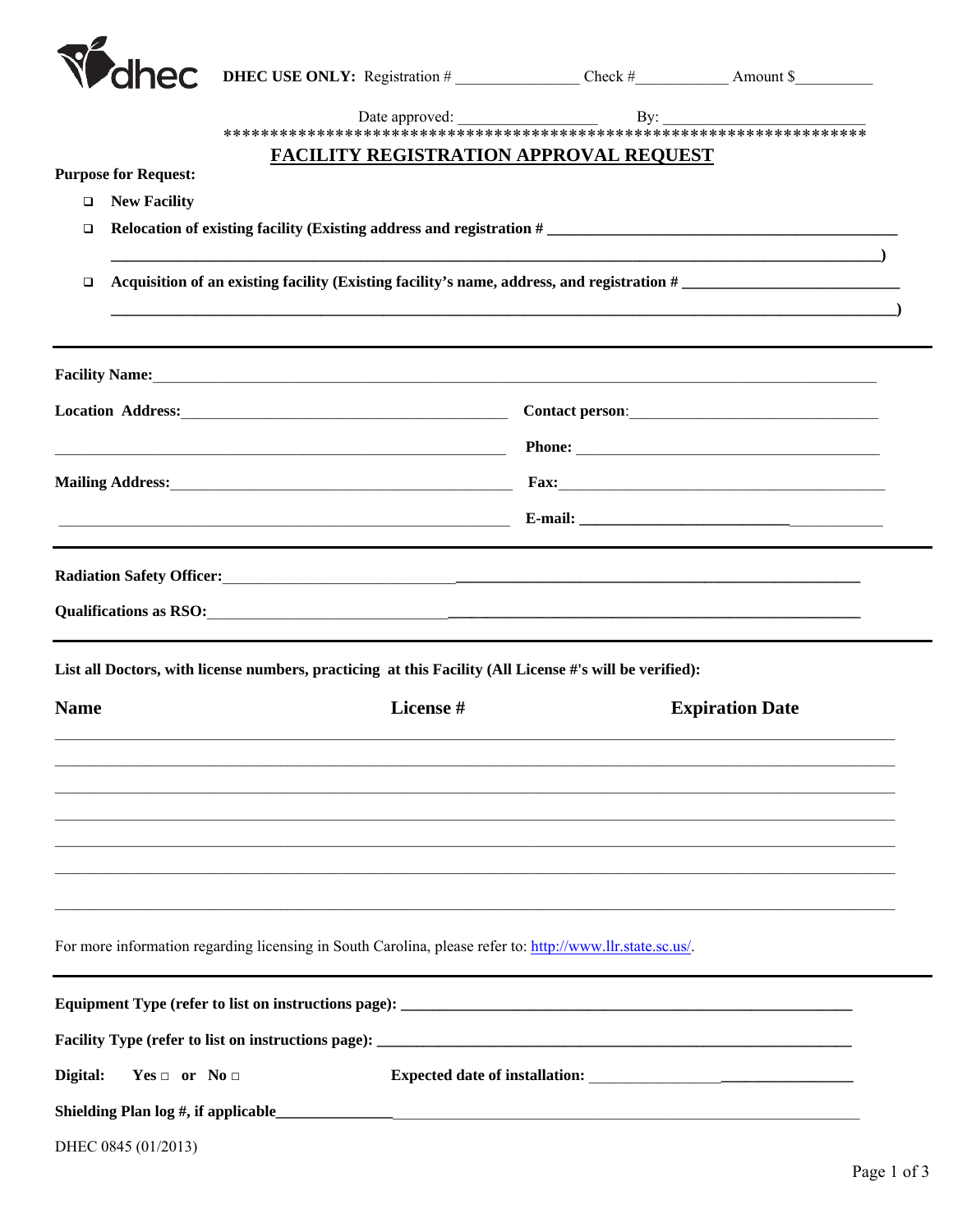|                                                                                                   | Manufacturer, model #, and type of x-ray equipment to be installed:                                                  |
|---------------------------------------------------------------------------------------------------|----------------------------------------------------------------------------------------------------------------------|
|                                                                                                   |                                                                                                                      |
|                                                                                                   |                                                                                                                      |
|                                                                                                   |                                                                                                                      |
|                                                                                                   |                                                                                                                      |
|                                                                                                   |                                                                                                                      |
|                                                                                                   |                                                                                                                      |
|                                                                                                   | Name of Vendor selling and/or installing equipment, Address,<br>Phone #, and Registration #, Contact Person:         |
|                                                                                                   | the control of the control of the control of the control of the control of the control of                            |
|                                                                                                   |                                                                                                                      |
|                                                                                                   |                                                                                                                      |
| Name of Vendor preparing shielding plan, Address,<br>Phone #, Registration #, and Contact Person: | <u> 1989 - Johann John Stein, markin fan it ferstjer fan de ferstjer fan it ferstjer fan de ferstjer fan it fers</u> |

# **ENCLOSE THE FOLLOWING ITEMS WITH THIS FORM:**

- **Application Fee of \$62.50** *This request cannot be processed without this fee.*
- **Shielding Plan, if applicable-If shielding plan has already been accepted, put the log number here \_\_\_\_\_\_\_\_\_\_\_\_\_\_\_\_\_.**
- **If sending a shielding plan, include the shielding plan review fee of \$62.50.**
- **Operating Schedule (Mobile Facilities Only).**

Signature of RSO:

*This request cannot be processed without the signature of the RSO.* 

**Please Return To:** 

**S.C. Department of Health and Environmental Control** 

*Bureau of Radiological Health* 

**X-ray Facility Registration 2600 Bull Street Columbia, SC 29201 (803) 545-4400 FAX (803) 545-4412**